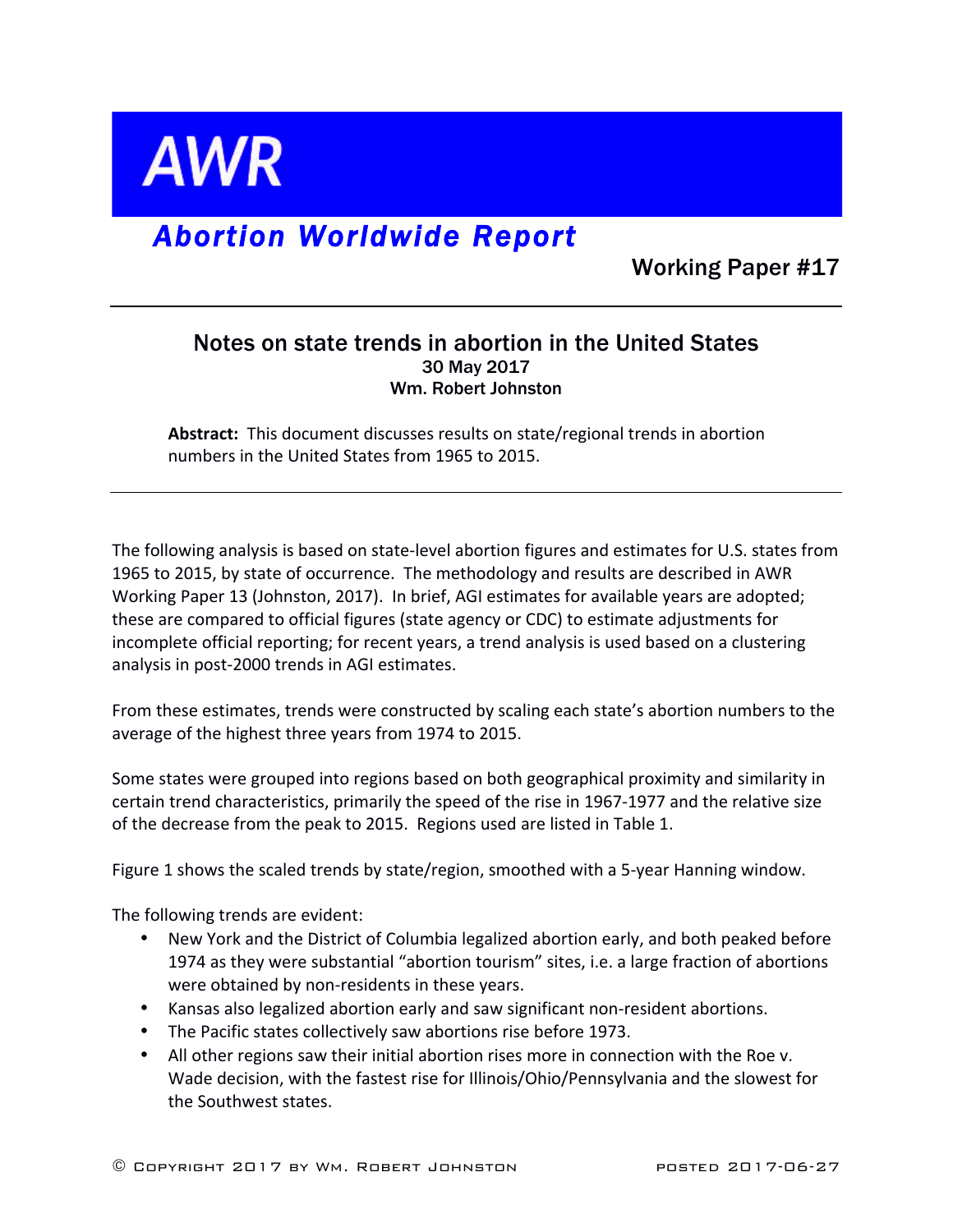- The timing of peak abortions has varied greatly even apart from abortion tourism states. For example, the Great Lakes states peaked around 1980, Pacific states peaked around 1990, and the Southeast states peaked in the early-to-mid 2000s.
- All regions currently have had abortion numbers drop from peak levels, but by amounts varying from 20% to 85%. Southeast and Southwest states have remained near peak for 20 years and show the smallest declines (20-25%). Moderate to larger declines (40-65%) are associated with states that peaked earlier, and the largest drop (85%) is for the District of Columbia.
- Most regions have shown declining abortion trends since 1990, with the exception of Southeast and Southwest states.
- Only the Southwest and Rocky Mountain states showed a trend of increasing abortions in the early 2000s, although other regions (e.g. the Southeast) showed flat trends.
- Great Lakes west (Indiana, Michigan, Minnesota) is the only region showing a trend of increasing abortions in the last 5 years.

| region               | states                                                                            | Percent of US total abortions,<br>1965-2015 |  |
|----------------------|-----------------------------------------------------------------------------------|---------------------------------------------|--|
| New England          | Connecticut, Maine, Massachusetts, New<br>Hampshire, Rhode Island, Vermont        | 4.9                                         |  |
| New York             | New York                                                                          | 13.8                                        |  |
| New Jersey           | 4.0<br>New Jersey                                                                 |                                             |  |
| Great Lakes E        | Illinois, Ohio, Pennsylvania                                                      | 11.2                                        |  |
| <b>Great Lakes W</b> | Indiana, Michigan, Minnesota                                                      | 5.7                                         |  |
| DC                   | District of Columbia                                                              | 1.5                                         |  |
| Southeast            | Delaware, Florida, Georgia, Maryland, North<br>Carolina, Virginia, West Virginia  | 15.7                                        |  |
| South                | Alabama, Arkansas, Kentucky, Louisiana,<br>Mississippi, South Carolina, Tennessee | 5.5                                         |  |
| Texas                | Texas                                                                             | 6.2                                         |  |
| Kansas               | Kansas                                                                            | 0.9                                         |  |
| Midwest              | Iowa, Missouri, Nebraska, North Dakota,<br>Oklahoma, South Dakota, Wisconsin      | 3.7                                         |  |
| Rocky Mt             | Colorado, Idaho, Montana, Wyoming                                                 | 1.7                                         |  |
| Southwest            | Arizona, Nevada, New Mexico, Utah                                                 | 2.7                                         |  |
| Pacific              | AK, CA, HI, OR, WA                                                                | 22.5                                        |  |

|  |  |  |  | Table 1. United States regions with similar abortion trends, 1965-2015. |
|--|--|--|--|-------------------------------------------------------------------------|
|--|--|--|--|-------------------------------------------------------------------------|